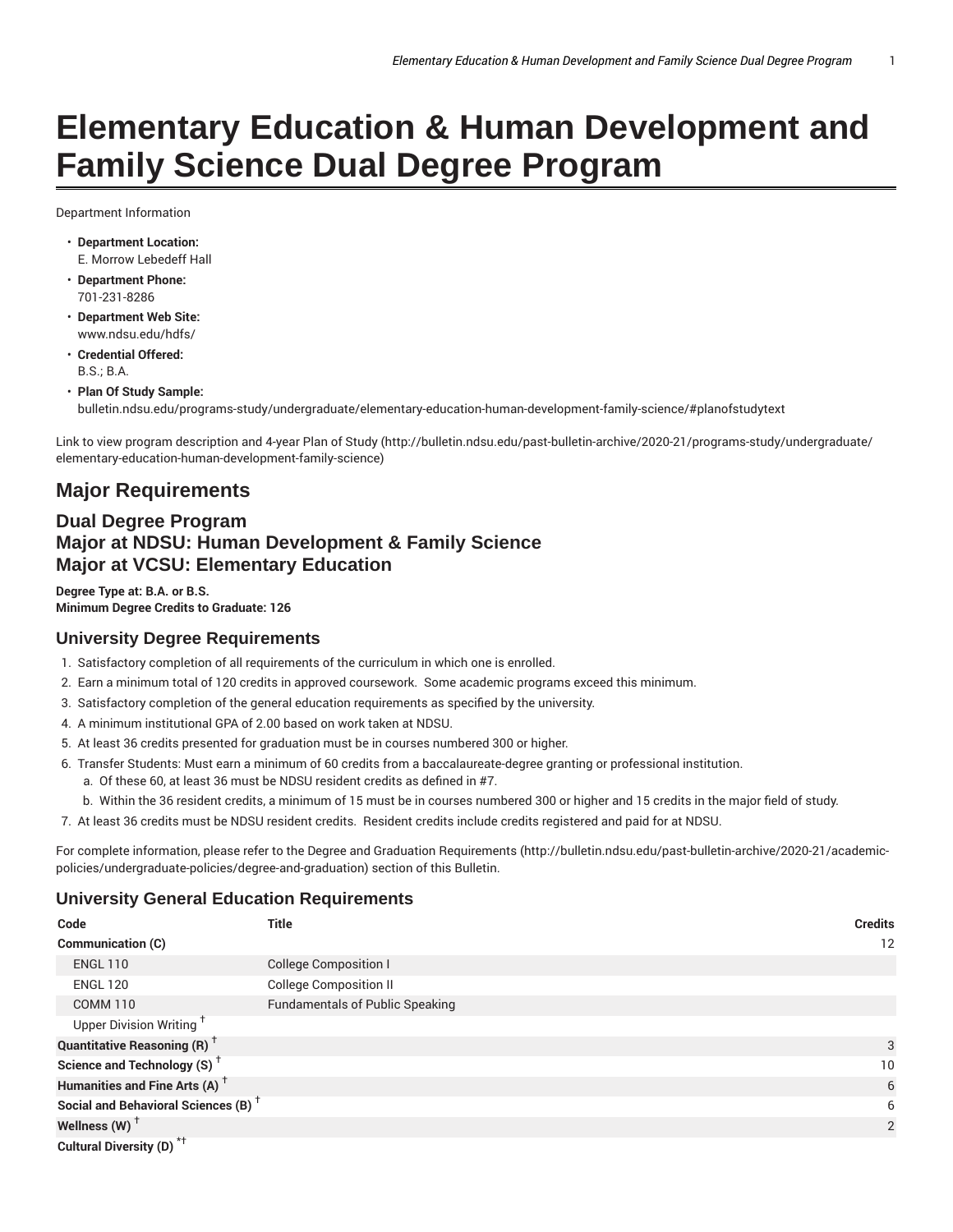| <b>Global Perspectives (G)</b> |    |
|--------------------------------|----|
| Total Credits                  | 39 |

\* May be satisfied by completing courses in another General Education category.

† General education courses may be used to satisfy requirements for both general education and the major, minor, and program emphases, where applicable. Students should carefully review major requirements to determine if specific courses can also satisfy these general education categories.

#### **Major Requirements**

| Code                                                | <b>Title</b>                                                                                                   | <b>Credits</b> |
|-----------------------------------------------------|----------------------------------------------------------------------------------------------------------------|----------------|
| <b>HDFS &amp; Elementary Education Requirements</b> |                                                                                                                |                |
| <b>HSE 189</b>                                      | Skills for Academic Success <sup>1</sup>                                                                       | 1              |
| <b>HDFS 230</b>                                     | Life Span Development (May satisfy general education category B)                                               | 3              |
| or PSYC 250                                         | Developmental Psychology                                                                                       |                |
| <b>HDFS 242</b>                                     | Couples, Marriages and Families (May satisfy general education category W)                                     | 3              |
| <b>HDFS 250</b>                                     | Introduction to Research Methods in Human Development and Family Sciences                                      | 3              |
| <b>HDFS 275</b>                                     | Diversity and Multiculturalism in Individual and Family Life (May satisfy general education category B &<br>D) | 3              |
| <b>HDFS 330</b>                                     | Child Development                                                                                              | 3              |
| <b>HDFS 353</b>                                     | Children, Families and Public Policy                                                                           | 3              |
| <b>EDUC 210</b>                                     | <b>Creative Activities</b>                                                                                     | $\overline{2}$ |
| <b>EDUC 240</b>                                     | <b>Educating Exceptional Students</b>                                                                          | 3              |
| <b>EDUC 250</b>                                     | Introduction to Education                                                                                      | 3              |
| <b>EDUC 283</b>                                     | <b>Understanding Cultural Diversity</b>                                                                        | 3              |
| <b>EDUC 300</b>                                     | <b>Educational Technology</b>                                                                                  | 2              |
| <b>EDUC 315</b>                                     | Math in the Elementary School                                                                                  | 3              |
| <b>EDUC 320</b>                                     | Social Studies in the Elementary School                                                                        | 3              |
| <b>EDUC 321</b>                                     | Foundations of Reading Instruction                                                                             | 3              |
| <b>EDUC 322</b>                                     | Methods of Language Arts Instruction                                                                           | 3              |
| <b>EDUC 323</b>                                     | Reading in Elementary School                                                                                   | $\sqrt{2}$     |
| <b>EDUC 330</b>                                     | Children's Literature                                                                                          | 3              |
| <b>EDUC 350</b>                                     | Elementary School Practicum and Classroom Management (2 cr.) & HDFS 496: Field Experience (1 cr.)              | $\sqrt{3}$     |
| <b>EDUC 352</b>                                     | <b>Culturally Diverse Practicum</b>                                                                            | 1              |
| <b>EDUC 355</b>                                     | Science Methods/Elementary Teachers                                                                            | 3              |
| <b>EDUC 400</b>                                     | <b>Educational Psychology</b>                                                                                  | $\overline{2}$ |
| <b>EDUC 450</b>                                     | Trends in Assessment & Education Issues                                                                        | $\overline{2}$ |
| <b>EDUC 490</b>                                     | Student Teaching (Elementary - 10 cr.) & HDFS 496: Field Experience (1 cr.)                                    | 11             |
| <b>GEOL 105</b>                                     | Physical Geology (May satisfy general education category S and G)                                              | $\mathbf{3}$   |
| or GEOL 106                                         | The Earth Through Time                                                                                         |                |
| <b>HIST 103</b>                                     | U.S. to 1877 (May satisfy general education category A)                                                        | 3              |
| or HIST 104                                         | <b>U.S. Since 1877</b>                                                                                         |                |
| <b>MATH 104</b>                                     | Finite Mathematics (May satisfy general education category R)                                                  | 3              |
| <b>PSYC111</b>                                      | Introduction to Psychology (May satisfy general education category B)                                          | 3              |
|                                                     | Select one from the following: (May satisfy general education category C)                                      | 3              |
| <b>ENGL 320</b>                                     | <b>Business and Professional Writing</b>                                                                       |                |
| <b>ENGL 325</b>                                     | Writing in the Health Professions                                                                              |                |
| <b>ENGL 358</b>                                     | Writing in the Humanities and Social Sciences                                                                  |                |
| <b>ENGL 459</b>                                     | Researching and Writing Grants and Proposal                                                                    |                |
| HDFS Electives: (Cannot take HDFS 230 or HDFS 496)  |                                                                                                                |                |
| <b>HDFS</b>                                         | Elective                                                                                                       | 3              |
| <b>HDFS</b>                                         | 300-400 level                                                                                                  | 6              |

<sup>•</sup> A list of university approved general education courses and administrative policies are available here (http://bulletin.ndsu.edu/past-bulletinarchive/2020-21/academic-policies/undergraduate-policies/general-education/#genedcoursestext).